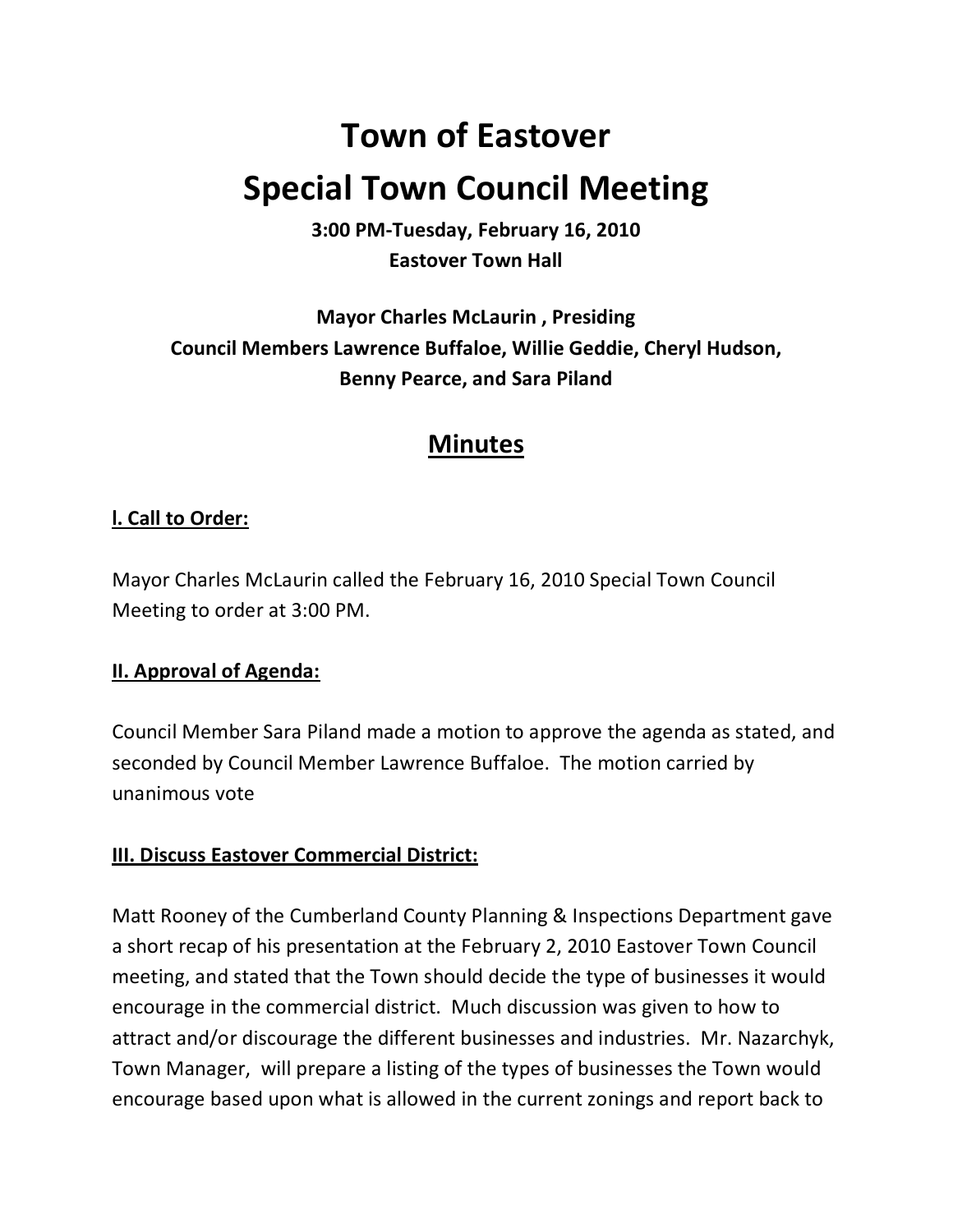the Council. The Council would like to have more stringent requirements for Eastover than are currently in the county ordinances.

# **IV. Discuss Community Forum:**

The Council decided that more information sharing with the Advisory Committee is needed before determining a date for a Community Forum.

# **V. Discuss Projected Revenue:**

Mr. Nazarchyk provided a handout showing January 31, 2010 Year To Date Income/Expense information, and projected income for YE June 30, 2010. He informed the Council that discussions with the County Finance Office had caused him to lower the projected revenue from the Local Option Sales Tax by \$100,000. This is due to declining revenues, plus the state will slow down issuance of this amount to the counties for disbursement to the local municipalities. Based on this information and conservative projections, Mr. Nazarchyk stated that the Town should add about \$209,000 to the Fund Balance at YE 6/30/10.

# **VI. Discuss Budget Status:**

Mr. Nazarchyk presented information to each Council Member showing detailed income and expense numbers by month. At the end of seven (7) months, the Town's income exceeds expenses by \$214,771.00. Income is at 64.5% of projections, and Expenses are 47.7% of projected.

# **VII. Discuss expansion of Property & Casualty Insurance:**

Mr. Nazarchyk informed the Council that he had met with Diane Wodziak and Ryan Ezzell on February 10, 2010 to review the Property and Casualty Insurance coverage the Town has through the North Carolina League of Municipalities. They stated that our coverage was good, but did offer three (3) suggestion for the Town's consideration: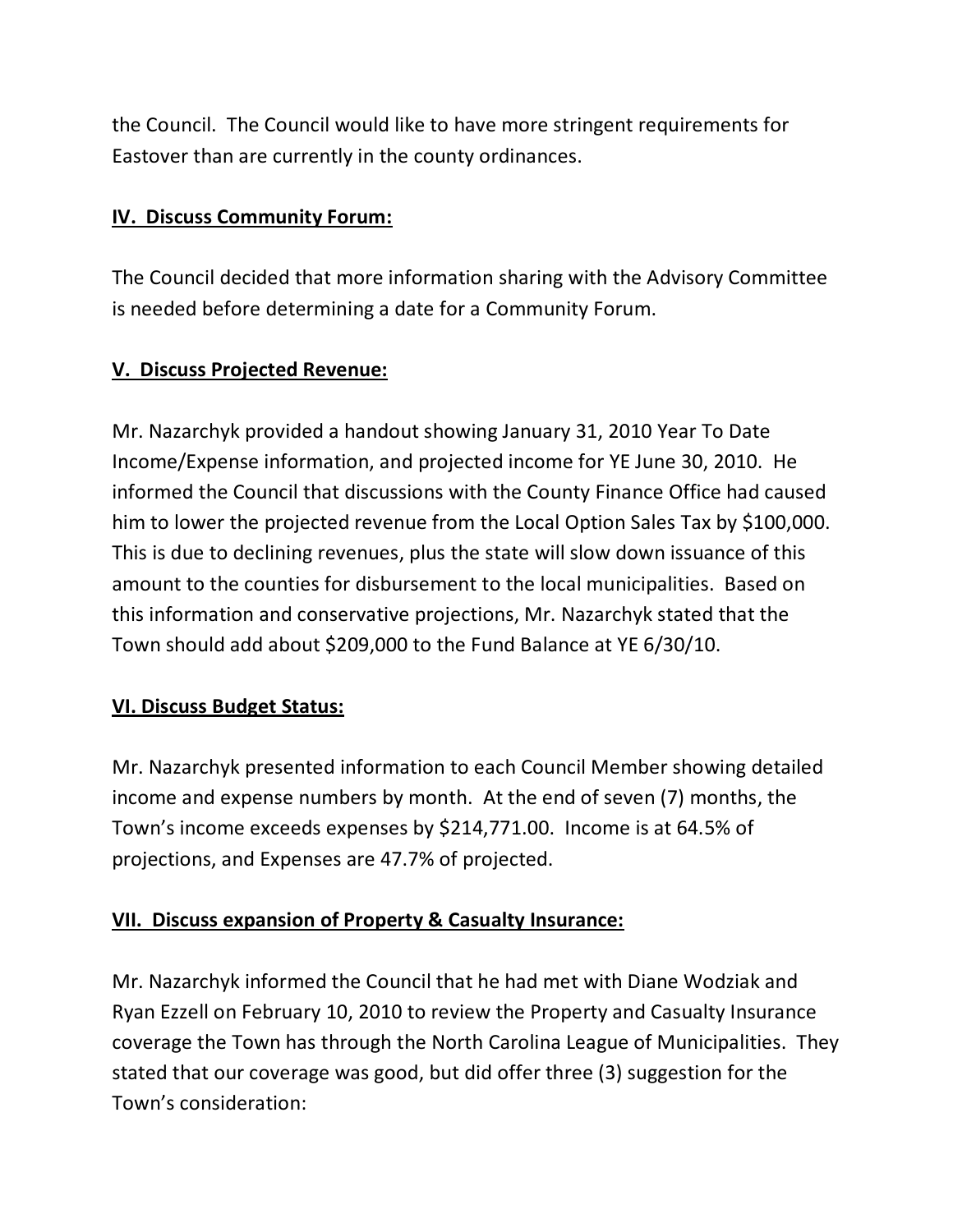- 1) Errors & Omissions Coverage: For \$25.00 per year the Town can add a \$1,000,000.00 policy (\$1,000.00 deductible) to cover the two Town employees. This coverage will protect the Town from liability resulting from the performance of duties in good faith of the two employees.
- 2) Increase property coverage: Increase coverage on cabinets, furniture, etc. from \$5,000 to \$10,000. (computers are covered under separate policy). This will cost an additional \$22.00 per year.
- 3) Auto Liability: This coverage would be additional protection for the Town and employees while driving personal vehicles on Town business. If involved in an accident, after the employee's personal auto coverage has reached its limits, this policy will provide an additional \$1,000,000.00 in liability coverage for the Town.

Council Member Pearce asked if Council Members could be included in coverage on Item #3, and the Town Manager will check on that. Mayor McLaurin made the motion to approve, seconded by Council Member Pearce, and the motion was approved by a 6-0 vote.

# **VIII. "Closed Session" to discuss possible property acquisition:**

Motion was made by Council Member Cheryl Hudson to go into close session, and seconded by Council Member Piland.

# **IX. Come out of Closed Session:**

Council Member Cheryl Hudson made the motion to come out of closed session, and a second came from Council Member Sara Piland. Motion was unanimously approved.